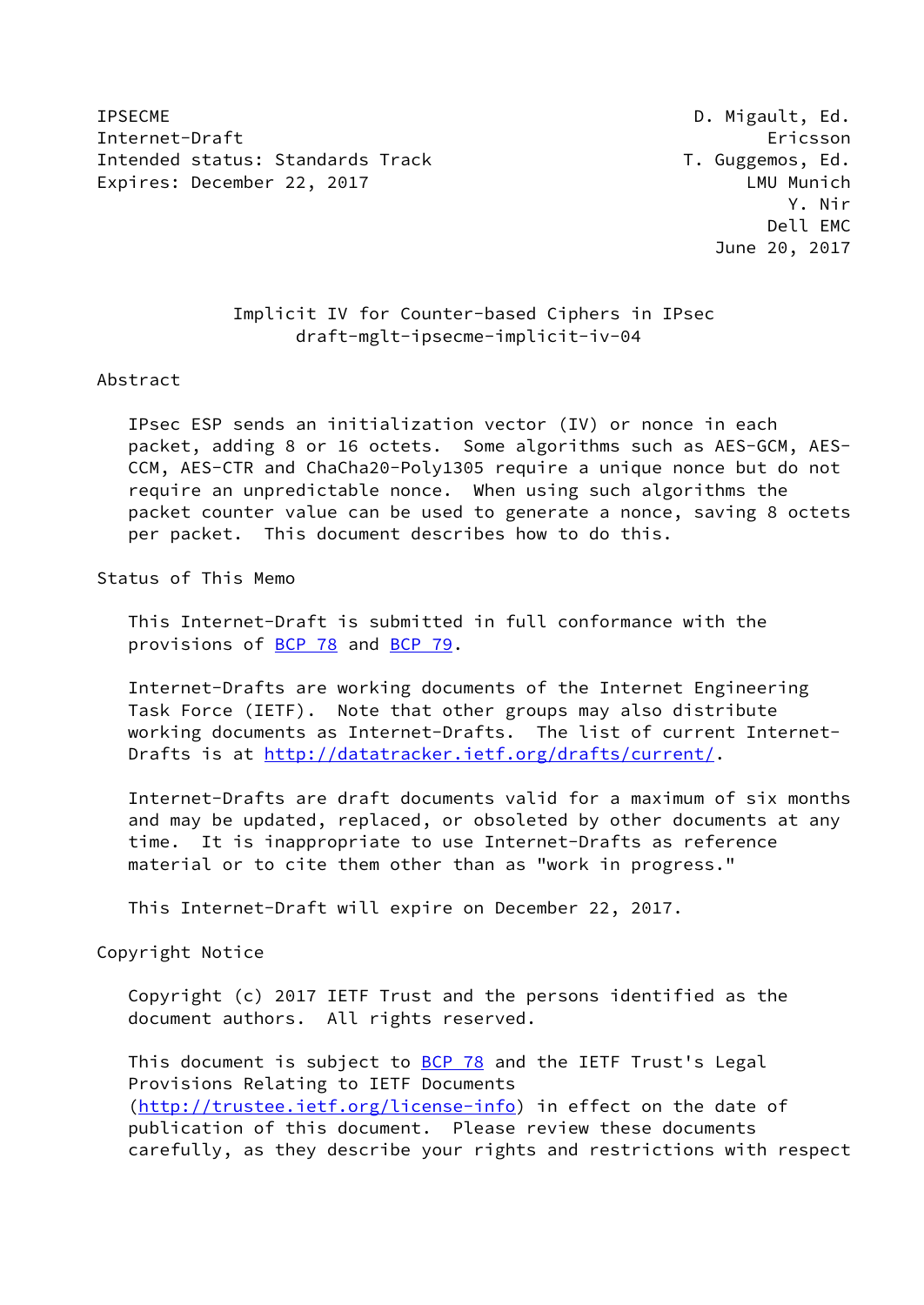<span id="page-1-1"></span>Internet-Draft **Implicit IV** June 2017

 to this document. Code Components extracted from this document must include Simplified BSD License text as described in Section 4.e of the Trust Legal Provisions and are provided without warranty as described in the Simplified BSD License.

Table of Contents

|  | 9.1. Normative References 5     |  |
|--|---------------------------------|--|
|  | 9.2. Informational References 6 |  |
|  |                                 |  |
|  |                                 |  |

<span id="page-1-0"></span>[1](#page-1-0). Requirements notation

 The key words "MUST", "MUST NOT", "REQUIRED", "SHALL", "SHALL NOT", "SHOULD", "SHOULD NOT", "RECOMMENDED", "MAY", and "OPTIONAL" in this document are to be interpreted as described in [\[RFC2119](https://datatracker.ietf.org/doc/pdf/rfc2119)].

## <span id="page-1-2"></span>[2](#page-1-2). Introduction

Counter-based AES modes of operation such as AES-CTR ([[RFC3686](https://datatracker.ietf.org/doc/pdf/rfc3686)]), AES-CCM ([\[RFC4309](https://datatracker.ietf.org/doc/pdf/rfc4309)]), and AES-GCM ([[RFC4106](https://datatracker.ietf.org/doc/pdf/rfc4106)]) require the specification of an nonce for each ESP packet. The same applies for ChaCha20-Poly1305 ([[RFC7634\]](https://datatracker.ietf.org/doc/pdf/rfc7634). Currently this nonce is sent in each ESP packet ([\[RFC4303](https://datatracker.ietf.org/doc/pdf/rfc4303)]). This practice is designated in this document as "explicit nonce".

 In some context, such as IoT, it may be preferable to avoid carrying the extra bytes associated to the IV and instead generate it locally on each peer. The local generation of the nonce is designated in this document as "implicit IV".

 The size of this nonce depends on the specific algorithm, but all of the algorithms mentioned above take an 8-octet nonce.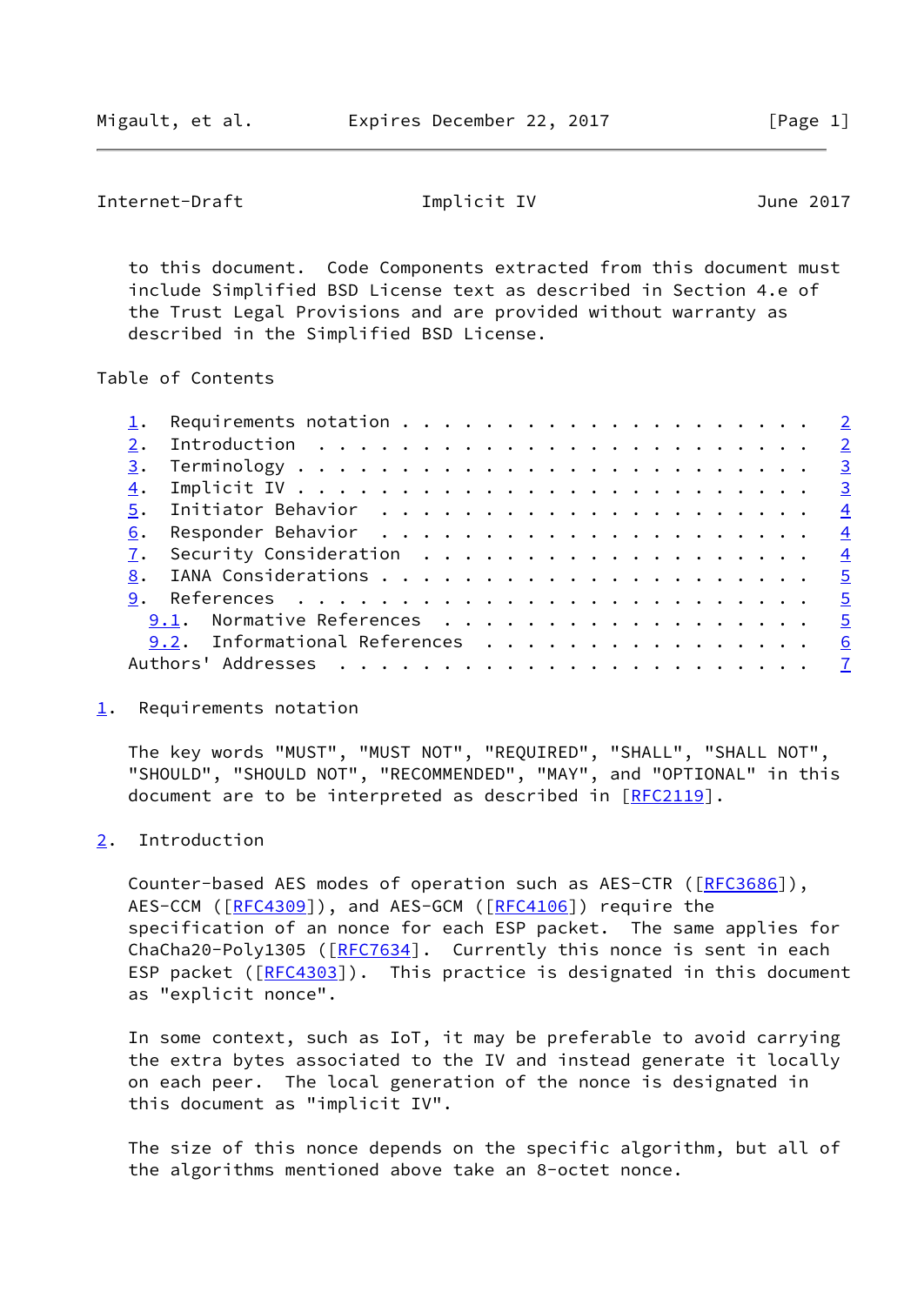This document defines how to compute the nonce locally when it is implicit. It also specifies how peers agree with the Internet Key Exchange version 2 (IKEv2 - [\[RFC7296](https://datatracker.ietf.org/doc/pdf/rfc7296)]) on using an implicit IV versus an explicit IV.

| Migault, et al. | Expires December 22, 2017 | [Page 2] |
|-----------------|---------------------------|----------|
|                 |                           |          |

<span id="page-2-1"></span>Internet-Draft Implicit IV June 2017

 This document limits its scope to the algorithms mentioned above. Other algorithms with similar properties may later be defined to use this extension.

 This document does not consider AES-CBC ([\[RFC3602](https://datatracker.ietf.org/doc/pdf/rfc3602)]) as AES-CBC requires the IV to be unpredictable. Deriving it directly from the packet counter as described below is insecure as mentioned in Security Consideration of [[RFC3602](https://datatracker.ietf.org/doc/pdf/rfc3602)] and has led to real world chosen plain-text attack such as BEAST [\[BEAST](#page-6-2)].

- <span id="page-2-0"></span>[3](#page-2-0). Terminology
	- o IoT: Internet of Things.
	- o IV: Initialization Vector.
	- o Nonce: a fixed-size octet string used only once. This is similar to IV, except that in common usage there is no implication of non predictability.
- <span id="page-2-2"></span>[4](#page-2-2). Implicit IV

With the algorithms listed in  $Section 2$ , the 8 byte nonce MUST NOT repeat. The binding between a ESP packet and its nonce is provided using the Sequence Number or the Extended Sequence Number. Figure 1 and Figure 2 represent the IV with a regular 4-byte Sequence Number and with an 8-byte Extended Sequence Number respectively.

0 1 2 3 0 1 2 3 4 5 6 7 8 9 0 1 2 3 4 5 6 7 8 9 0 1 2 3 4 5 6 7 8 9 0 1 +-+-+-+-+-+-+-+-+-+-+-+-+-+-+-+-+-+-+-+-+-+-+-+-+-+-+-+-+-+-+-+-+ | Zero | +-+-+-+-+-+-+-+-+-+-+-+-+-+-+-+-+-+-+-+-+-+-+-+-+-+-+-+-+-+-+-+-+ | Sequence Number | +-+-+-+-+-+-+-+-+-+-+-+-+-+-+-+-+-+-+-+-+-+-+-+-+-+-+-+-+-+-+-+-+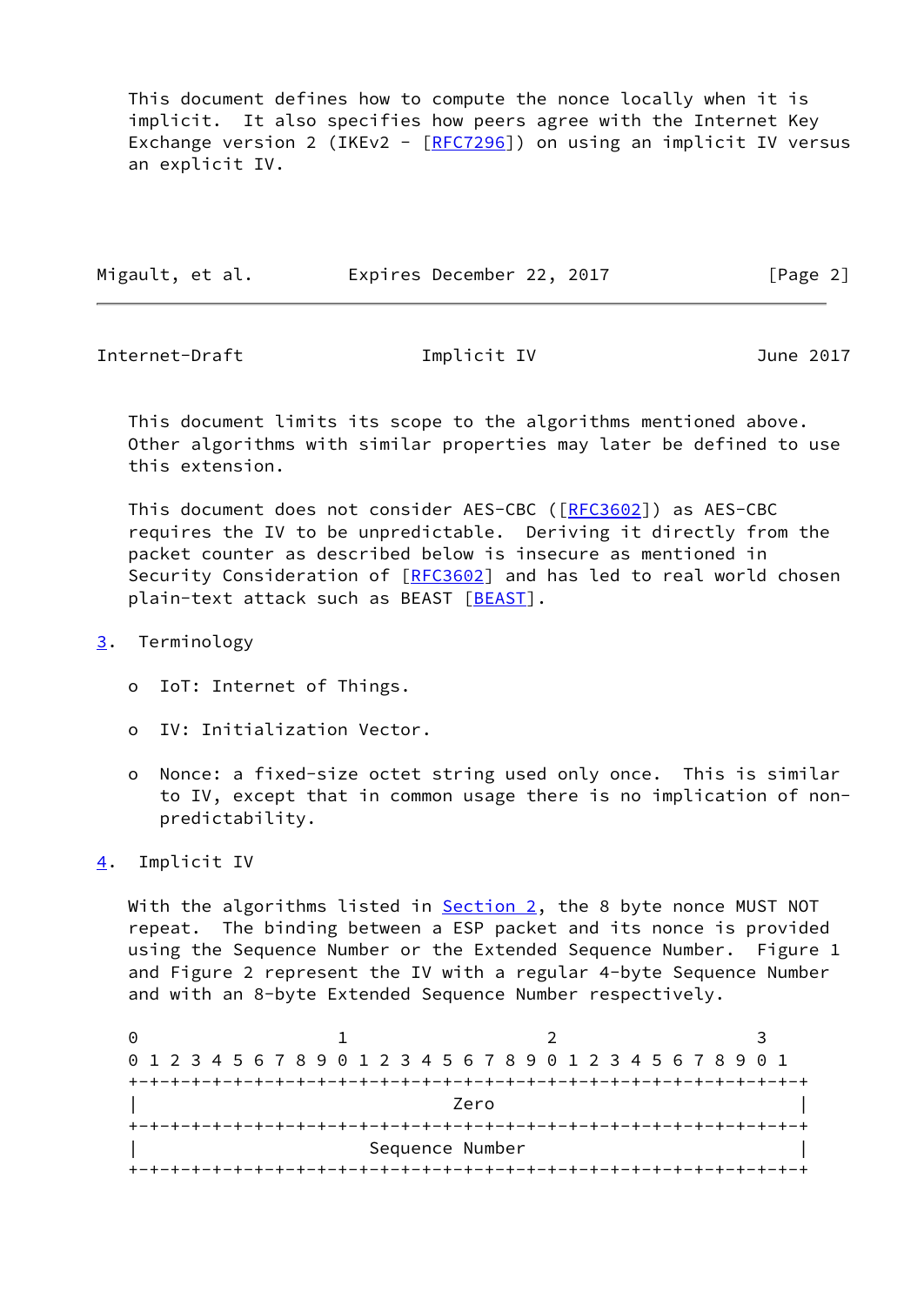Figure 1: Implicit IV with a 4 byte Sequence Number

- o Sequence Number: the 4 byte Sequence Number carried in the ESP packet.
- o Zero: a 4 byte array with all bits set to zero.

Migault, et al. Expires December 22, 2017 [Page 3]

<span id="page-3-1"></span>Internet-Draft Implicit IV June 2017

0 1 2 3 0 1 2 3 4 5 6 7 8 9 0 1 2 3 4 5 6 7 8 9 0 1 2 3 4 5 6 7 8 9 0 1 +-+-+-+-+-+-+-+-+-+-+-+-+-+-+-+-+-+-+-+-+-+-+-+-+-+-+-+-+-+-+-+-+ Extended | Sequence Number | +-+-+-+-+-+-+-+-+-+-+-+-+-+-+-+-+-+-+-+-+-+-+-+-+-+-+-+-+-+-+-+-+

Figure 2: Implicit IV with an 8 byte Extended Sequence Number

 o Extended Sequence Number: the 8 byte Extended Sequence Number of the Security Association. The 4 byte low order bytes are carried in the ESP packet.

<span id="page-3-0"></span>[5](#page-3-0). Initiator Behavior

 An initiator supporting this feature SHOULD propose implicit IV for all relevant algorithms. To facilitate backward compatibility with non-supporting peers the initiator SHOULD also include those same algorithms without IIV. This may require extra transforms.

<span id="page-3-2"></span>[6](#page-3-2). Responder Behavior

 The rules of SA payload processing ensure that the responder will never send an SA payload containing the IIV indicator to an initiator that does not support IIV.

<span id="page-3-3"></span>[7](#page-3-3). Security Consideration

Nonce generation for these algorithms has not been explicitly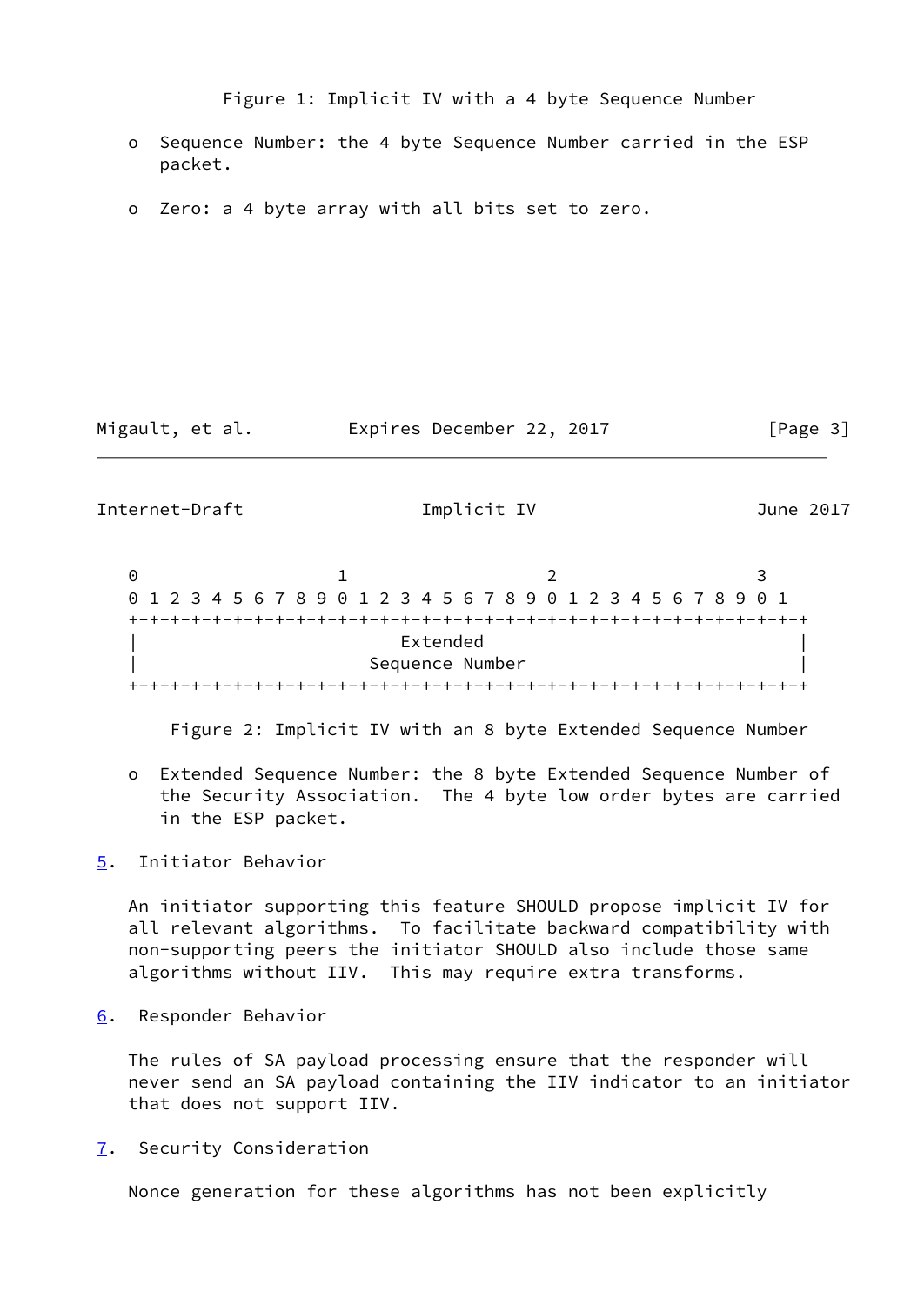defined. It has been left to the implementation as long as certain security requirements are met. This document provides an explicit and normative way to generate IVs. The mechanism described in this document meets the IV security requirements of all relevant algorithms.

 As the IV MUST NOT repeat for one SPI when Counter-Mode ciphers are used, Implicit IV as described in this document MUST NOT be used in setups with the chance that the Sequence Number overlaps for one SPI. Multicast as described in [[RFC5374](https://datatracker.ietf.org/doc/pdf/rfc5374)], [\[RFC6407](https://datatracker.ietf.org/doc/pdf/rfc6407)] and  $[I-D.$  yeung-g-ikev2] is a prominent example, where many senders share one secret and thus one SPI. Section [3.5 of \[RFC6407\]](https://datatracker.ietf.org/doc/pdf/rfc6407#section-3.5) explains how repetition MAY BE prevented by using a prefix for each group member, which could be prefixed to the Sequence Number. Otherwise, Implicit IV MUST NOT be used in multicast scenarios.

Migault, et al. **Expires December 22, 2017** [Page 4]

<span id="page-4-1"></span>Internet-Draft Implicit IV June 2017

<span id="page-4-0"></span>[8](#page-4-0). IANA Considerations

 AES-CTR, AES-CCM, AES-GCM and ChaCha20-Poly1305 are likely to implement the implicit IV described in this document. This section limits assignment of new code points to the recommended suites provided in [\[I-D.ietf-ipsecme-rfc4307bis](#page-4-4)] and [\[I-D.ietf-ipsecme-rfc7321bis](#page-5-1)], thus the new Transform Type 1 -Encryption Algorithm Transform IDs are as defined below:

- ENCR\_AES-CCM\_8\_IIV
- ENCR\_AES-GCM\_16\_IIV
- ENCR\_CHACHA20-POLY1305\_IIV
- <span id="page-4-2"></span>[9](#page-4-2). References

<span id="page-4-3"></span>[9.1](#page-4-3). Normative References

<span id="page-4-4"></span> [I-D.ietf-ipsecme-rfc4307bis] Nir, Y., Kivinen, T., Wouters, P., and D. Migault, "Algorithm Implementation Requirements and Usage Guidance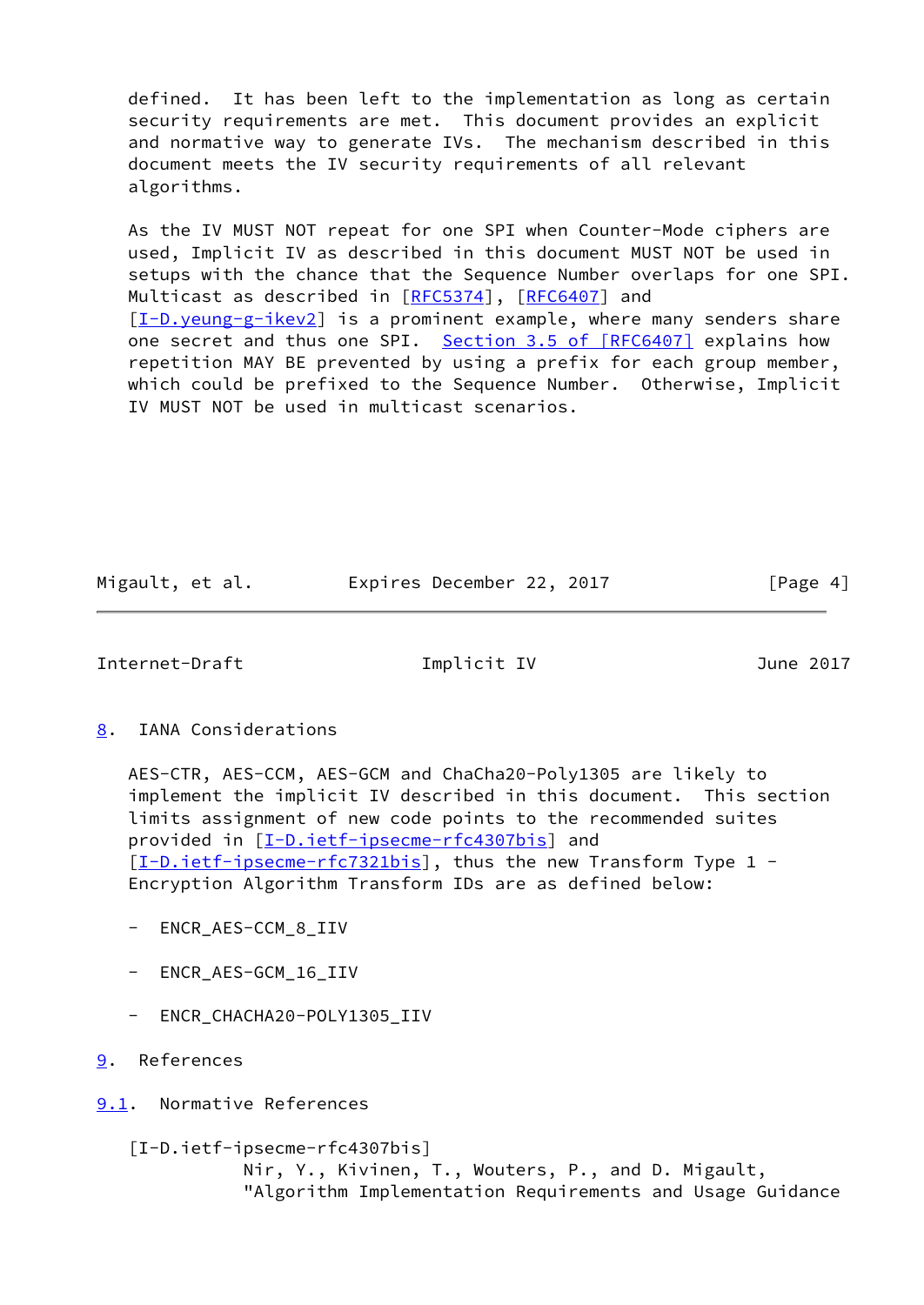for IKEv2", [draft-ietf-ipsecme-rfc4307bis-18](https://datatracker.ietf.org/doc/pdf/draft-ietf-ipsecme-rfc4307bis-18) (work in progress), March 2017.

<span id="page-5-1"></span>[I-D.ietf-ipsecme-rfc7321bis]

 Wouters, P., Migault, D., Mattsson, J., Nir, Y., and T. Kivinen, "Cryptographic Algorithm Implementation Requirements and Usage Guidance for Encapsulating Security Payload (ESP) and Authentication Header (AH)", [draft-ietf](https://datatracker.ietf.org/doc/pdf/draft-ietf-ipsecme-rfc7321bis-06) [ipsecme-rfc7321bis-06](https://datatracker.ietf.org/doc/pdf/draft-ietf-ipsecme-rfc7321bis-06) (work in progress), June 2017.

- [RFC2119] Bradner, S., "Key words for use in RFCs to Indicate Requirement Levels", [BCP 14](https://datatracker.ietf.org/doc/pdf/bcp14), [RFC 2119](https://datatracker.ietf.org/doc/pdf/rfc2119), DOI 10.17487/RFC2119, March 1997, <<http://www.rfc-editor.org/info/rfc2119>>.
- [RFC3602] Frankel, S., Glenn, R., and S. Kelly, "The AES-CBC Cipher Algorithm and Its Use with IPsec", [RFC 3602](https://datatracker.ietf.org/doc/pdf/rfc3602), DOI 10.17487/RFC3602, September 2003, <<http://www.rfc-editor.org/info/rfc3602>>.
- [RFC3686] Housley, R., "Using Advanced Encryption Standard (AES) Counter Mode With IPsec Encapsulating Security Payload (ESP)", [RFC 3686,](https://datatracker.ietf.org/doc/pdf/rfc3686) DOI 10.17487/RFC3686, January 2004, <<http://www.rfc-editor.org/info/rfc3686>>.

| Migault, et al. | Expires December 22, 2017 | [Page 5] |
|-----------------|---------------------------|----------|

<span id="page-5-0"></span>Internet-Draft Implicit IV June 2017

- [RFC4106] Viega, J. and D. McGrew, "The Use of Galois/Counter Mode (GCM) in IPsec Encapsulating Security Payload (ESP)", [RFC 4106,](https://datatracker.ietf.org/doc/pdf/rfc4106) DOI 10.17487/RFC4106, June 2005, <<http://www.rfc-editor.org/info/rfc4106>>.
- [RFC4303] Kent, S., "IP Encapsulating Security Payload (ESP)", [RFC 4303,](https://datatracker.ietf.org/doc/pdf/rfc4303) DOI 10.17487/RFC4303, December 2005, <<http://www.rfc-editor.org/info/rfc4303>>.
- [RFC4309] Housley, R., "Using Advanced Encryption Standard (AES) CCM Mode with IPsec Encapsulating Security Payload (ESP)", [RFC 4309,](https://datatracker.ietf.org/doc/pdf/rfc4309) DOI 10.17487/RFC4309, December 2005, <<http://www.rfc-editor.org/info/rfc4309>>.

[RFC5374] Weis, B., Gross, G., and D. Ignjatic, "Multicast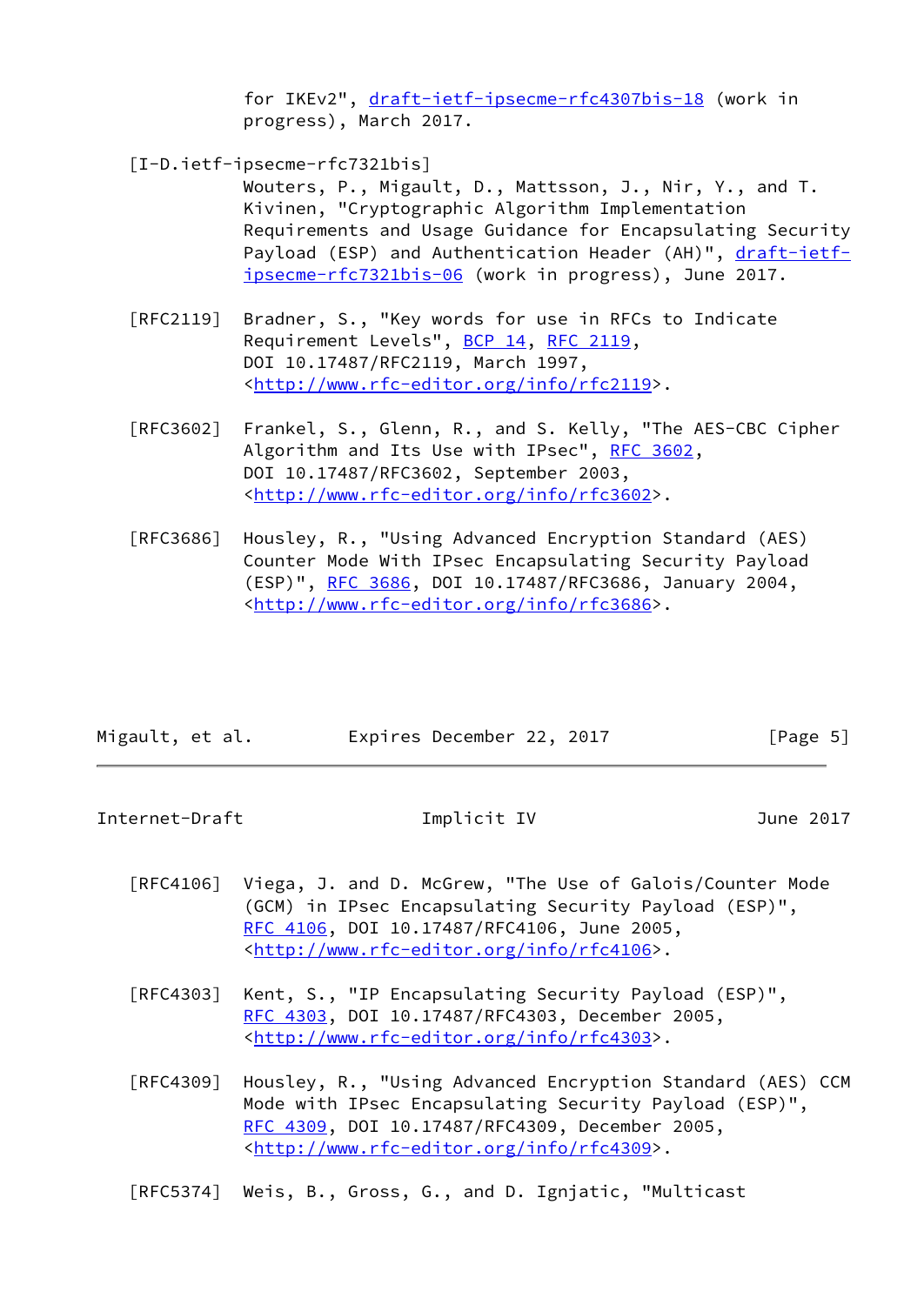Extensions to the Security Architecture for the Internet Protocol", [RFC 5374](https://datatracker.ietf.org/doc/pdf/rfc5374), DOI 10.17487/RFC5374, November 2008, <<http://www.rfc-editor.org/info/rfc5374>>.

- [RFC6407] Weis, B., Rowles, S., and T. Hardjono, "The Group Domain of Interpretation", [RFC 6407,](https://datatracker.ietf.org/doc/pdf/rfc6407) DOI 10.17487/RFC6407, October 2011, [<http://www.rfc-editor.org/info/rfc6407](http://www.rfc-editor.org/info/rfc6407)>.
- [RFC7296] Kaufman, C., Hoffman, P., Nir, Y., Eronen, P., and T. Kivinen, "Internet Key Exchange Protocol Version 2 (IKEv2)", STD 79, [RFC 7296](https://datatracker.ietf.org/doc/pdf/rfc7296), DOI 10.17487/RFC7296, October 2014, [<http://www.rfc-editor.org/info/rfc7296](http://www.rfc-editor.org/info/rfc7296)>.
- [RFC7634] Nir, Y., "ChaCha20, Poly1305, and Their Use in the Internet Key Exchange Protocol (IKE) and IPsec", [RFC 7634,](https://datatracker.ietf.org/doc/pdf/rfc7634) DOI 10.17487/RFC7634, August 2015, <<http://www.rfc-editor.org/info/rfc7634>>.

<span id="page-6-0"></span>[9.2](#page-6-0). Informational References

<span id="page-6-2"></span>[BEAST] Thai, T. and J. Juliano, "Here Come The xor Ninjas", , May 2011, [<https://www.researchgate.net/](https://www.researchgate.net/publication/266529975_Here_Come_The_Ninjas) publication/266529975 Here Come The Ninjas>.

<span id="page-6-3"></span>[I-D.yeung-g-ikev2]

 Weis, B., Nir, Y., and V. Smyslov, "Group Key Management using IKEv2", [draft-yeung-g-ikev2-11](https://datatracker.ietf.org/doc/pdf/draft-yeung-g-ikev2-11) (work in progress), March 2017.

Migault, et al. Expires December 22, 2017 [Page 6]

<span id="page-6-1"></span>Internet-Draft Implicit IV June 2017

Authors' Addresses

 Daniel Migault (editor) Ericsson 8400 boulevard Decarie Montreal, QC H4P 2N2 Canada